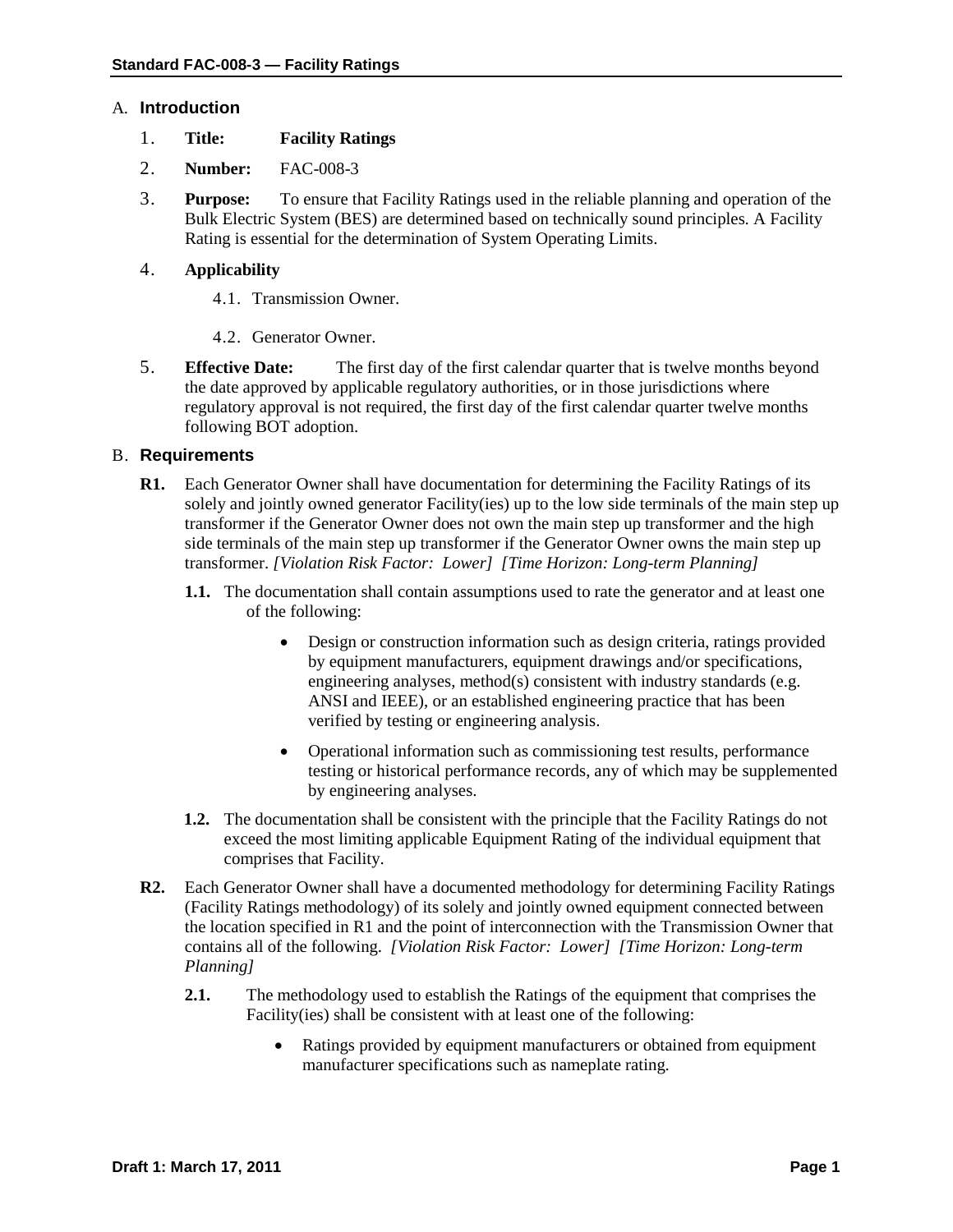- One or more industry standards developed through an open process such as Institute of Electrical and Electronic Engineers (IEEE) or International Council on Large Electric Systems (CIGRE).
- A practice that has been verified by testing, performance history or engineering analysis.
- **2.2.** The underlying assumptions, design criteria, and methods used to determine the Equipment Ratings identified in Requirement R2, Part 2.1 including identification of how each of the following were considered:
	- **2.2.1.** Equipment Rating standard(s) used in development of this methodology.
	- **2.2.2.** Ratings provided by equipment manufacturers or obtained from equipment manufacturer specifications.
	- **2.2.3.** Ambient conditions (for particular or average conditions or as they vary in real-time).
	- **2.2.4.** Operating limitations. [1](#page-1-0)
- **2.3.** A statement that a Facility Rating shall respect the most limiting applicable Equipment Rating of the individual equipment that comprises that Facility.
- **2.4.** The process by which the Rating of equipment that comprises a Facility is determined.
	- **2.4.1.** The scope of equipment addressed shall include, but not be limited to, conductors, transformers, relay protective devices, terminal equipment, and series and shunt compensation devices.
	- **2.4.2.** The scope of Ratings addressed shall include, as a minimum, both Normal and Emergency Ratings.
- **R3.** Each Transmission Owner shall have a documented methodology for determining Facility Ratings (Facility Ratings methodology) of its solely and jointly owned Facilities (except for those generating unit Facilities addressed in R1 and R2) that contains all of the following: *[Violation Risk Factor: Medium] [ Time Horizon: Long-term Planning]*
	- **3.1.** The methodology used to establish the Ratings of the equipment that comprises the Facility shall be consistent with at least one of the following:
		- Ratings provided by equipment manufacturers or obtained from equipment manufacturer specifications such as nameplate rating.
		- One or more industry standards developed through an open process such as Institute of Electrical and Electronics Engineers (IEEE) or International Council on Large Electric Systems (CIGRE).
		- A practice that has been verified by testing, performance history or engineering analysis.
	- **3.2.** The underlying assumptions, design criteria, and methods used to determine the Equipment Ratings identified in Requirement R3, Part 3.1 including identification of how each of the following were considered:
		- **3.2.1.** Equipment Rating standard(s) used in development of this methodology.

<span id="page-1-0"></span><sup>&</sup>lt;sup>1</sup> Such as temporary de-ratings of impaired equipment in accordance with good utility practice.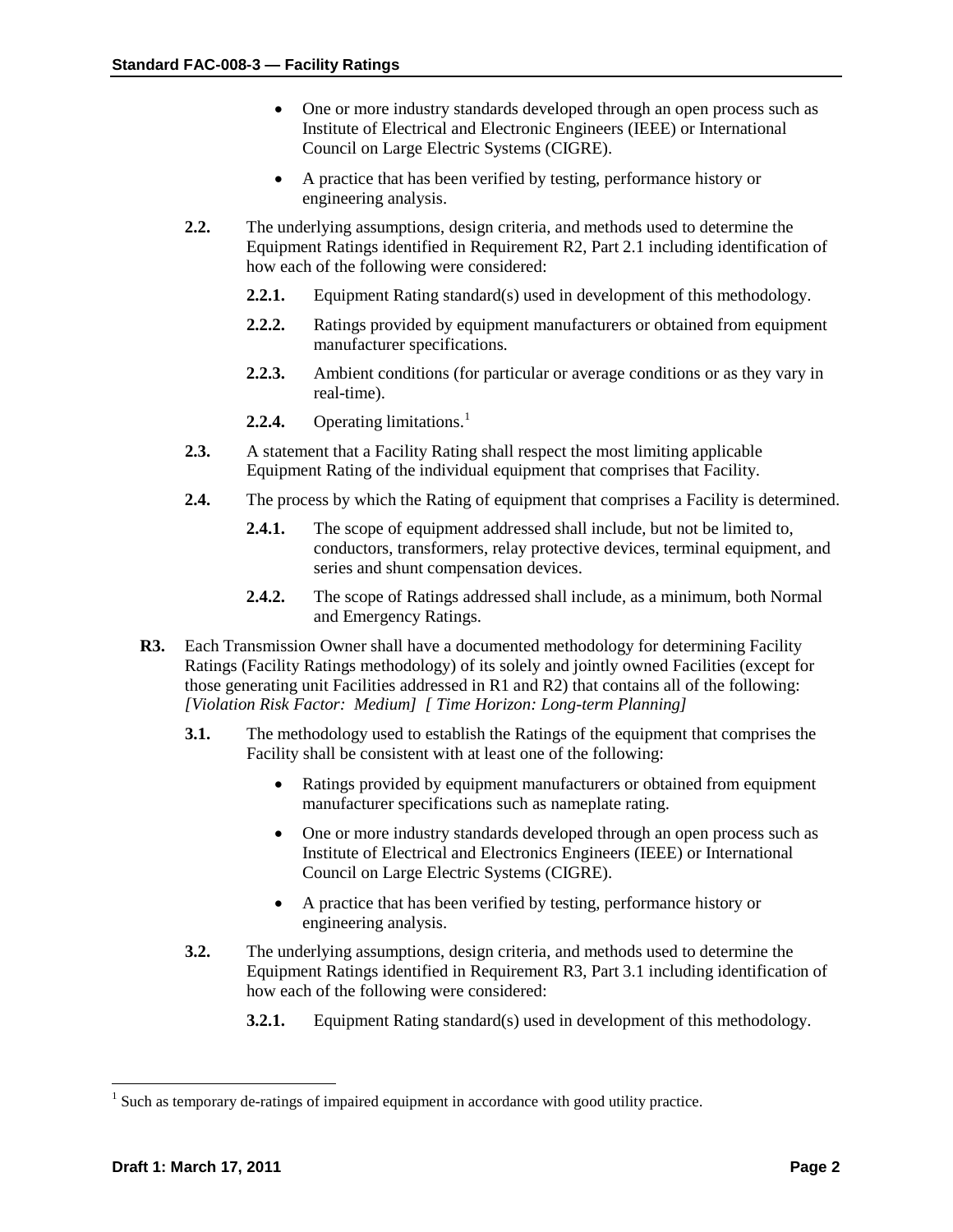- **3.2.2.** Ratings provided by equipment manufacturers or obtained from equipment manufacturer specifications.
- **3.2.3.** Ambient conditions (for particular or average conditions or as they vary in real-time).
- **3.2.4.** Operating limitations. [2](#page-2-0)
- **3.3.** A statement that a Facility Rating shall respect the most limiting applicable Equipment Rating of the individual equipment that comprises that Facility.
- **3.4.** The process by which the Rating of equipment that comprises a Facility is determined.
	- **3.4.1.** The scope of equipment addressed shall include, but not be limited to, transmission conductors, transformers, relay protective devices, terminal equipment, and series and shunt compensation devices.
	- **3.4.2.** The scope of Ratings addressed shall include, as a minimum, both Normal and Emergency Ratings.
- **R4.** Each Transmission Owner shall make its Facility Ratings methodology and each Generator Owner shall each make its documentation for determining its Facility Ratings and its Facility Ratings methodology available for inspection and technical review by those Reliability Coordinators, Transmission Operators, Transmission Planners and Planning Coordinators that have responsibility for the area in which the associated Facilities are located, within 21 calendar days of receipt of a request. *[Violation Risk Factor: Lower] [Time Horizon: Operations Planning]*
- **R5.** If a Reliability Coordinator, Transmission Operator, Transmission Planner or Planning Coordinator provides documented comments on its technical review of a Transmission Owner's Facility Ratings methodology or Generator Owner's documentation for determining its Facility Ratings and its Facility Rating methodology, the Transmission Owner or Generator Owner shall provide a response to that commenting entity within 45 calendar days of receipt of those comments. The response shall indicate whether a change will be made to the Facility Ratings methodology and, if no change will be made to that Facility Ratings methodology, the reason why. *[Violation Risk Factor: Lower] [Time Horizon: Operations Planning]*
- **R6.** Each Transmission Owner and Generator Owner shall have Facility Ratings for its solely and jointly owned Facilities that are consistent with the associated Facility Ratings methodology or documentation for determining its Facility Ratings. *[Violation Risk Factor: Medium] [Time Horizon: Operations Planning]*
- **R7.** Each Generator Owner shall provide Facility Ratings (for its solely and jointly owned Facilities that are existing Facilities, new Facilities, modifications to existing Facilities and re-ratings of existing Facilities) to its associated Reliability Coordinator(s), Planning Coordinator(s), Transmission Planner(s), Transmission Owner(s) and Transmission Operator(s) as scheduled by such requesting entities. *[Violation Risk Factor: Medium] [Time Horizon: Operations Planning]*
- **R8.** Each Transmission Owner (and each Generator Owner subject to Requirement R2) shall provide requested information as specified below (for its solely and jointly owned Facilities that are existing Facilities, new Facilities, modifications to existing Facilities and re-

R7 has been subdivided into two requirements (R7 and R8). To distinguish the 'new' language proposed for R8 from the language that was previously approved under R7, only the new text is shown in redline format.

ratings of existing Facilities) to its associated Reliability Coordinator(s), Planning

<span id="page-2-0"></span><sup>&</sup>lt;sup>2</sup> Such as temporary de-ratings of impaired equipment in accordance with good utility practice.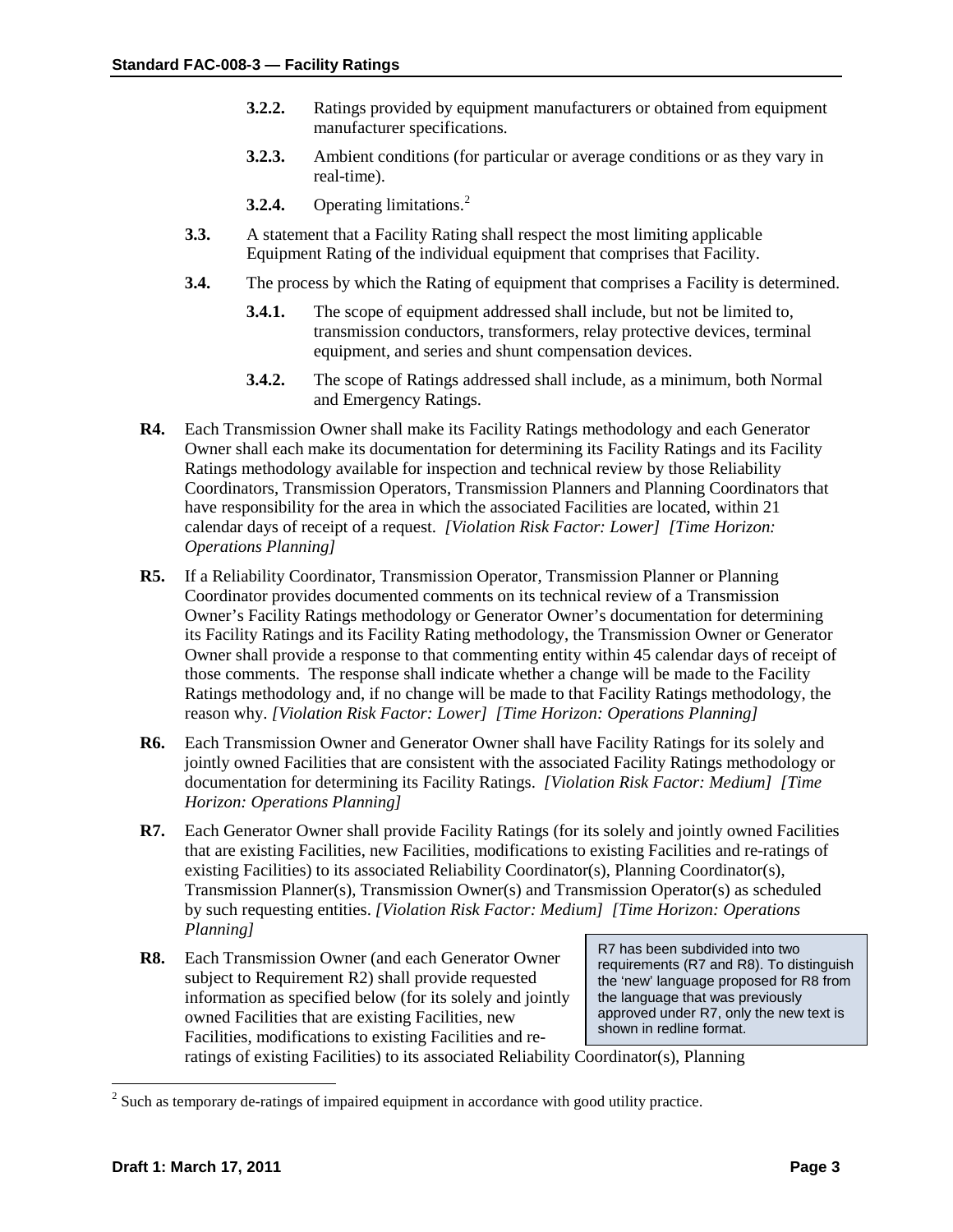Coordinator(s), Transmission Planner(s), Transmission Owner(s) and Transmission Operator(s): *[Violation Risk Factor: Medium] [Time Horizon: Operations Planning]*

- **8.1.** As scheduled by the requesting entities:
	- **8.1.1.** Facility Ratings
	- **8.1.2.** Identity of the most limiting equipment of the Facilities
- **8.2.** Within 30 calendar days (or a later date if specified by the requester), for any requested Facility with a Thermal Rating that the requester has identified as having an Interconnection Reliability Operating Limit, limiting Total Transfer Capability, impeding generator deliverability, or impeding service to a major city or load pocket:
	- **8.2.1.** Identity of the existing next most limiting equipment of the Facility
	- **8.2.2.** The Equipment Rating for the next most limiting equipment identified in Requirement R8, Part 8.2.1.

# C. **Measures**

- **M1.** Each Generator Owner shall have documentation that shows how its Facility Ratings were determined as identified in Requirement 1.
- **M2.** Each Generator Owner shall have a documented Facility Ratings methodology that includes all of the items identified in Requirement 2, Parts 2.1 through 2.4.
- **M3.** Each Transmission Owner shall have a documented Facility Ratings methodology that includes all of the items identified in Requirement 3, Parts 3.1 through 3.4.
- **M4.** Each Transmission Owner shall have evidence, such as a copy of a dated electronic note, or other comparable evidence to show that it made its Facility Ratings methodology available for inspection within 21 calendar days of a request in accordance with Requirement 4. The Generator Owner shall have evidence, such as a copy of a dated electronic note, or other comparable evidence to show that it made its documentation for determining its Facility Ratings or its Facility Ratings methodology available for inspection within 21 calendar days of a request in accordance with Requirement 4.
- **M5.** If the Reliability Coordinator, Transmission Operator, Transmission Planner or Planning Coordinator provides documented comments on its technical review of a Transmission Owner's or Generator Owner's Facility Ratings methodology or a Generator Owner's documentation for determining its Facility Ratings, the Transmission Owner or Generator Owner shall have evidence, (such as a copy of a dated electronic or hard copy note, or other comparable evidence from the Transmission Owner or Generator Owner addressed to the commenter that includes the response to the comment,) that it provided a response to that commenting entity in accordance with Requirement 5.
- **M6.** Each Transmission Owner and Generator Owner shall have evidence to show that its Facility Ratings are consistent with the documentation for determining its Facility Ratings as specified in Requirement R1 or consistent with its Facility Ratings methodology as specified in Requirements R2 and R3 (Requirement 6).
- **M7.** Each Generator Owner shall have evidence, such as a copy of a dated electronic note, or other comparable evidence to show that it provided its Facility Ratings to its associated Reliability Coordinator(s), Planning Coordinator(s), Transmission Planner(s), Transmission Owner(s) and Transmission Operator(s) in accordance with Requirement R7.
- **M8.** Each Transmission Owner (and Generator Owner subject to Requirement R2) shall have evidence, such as a copy of a dated electronic note, or other comparable evidence to show that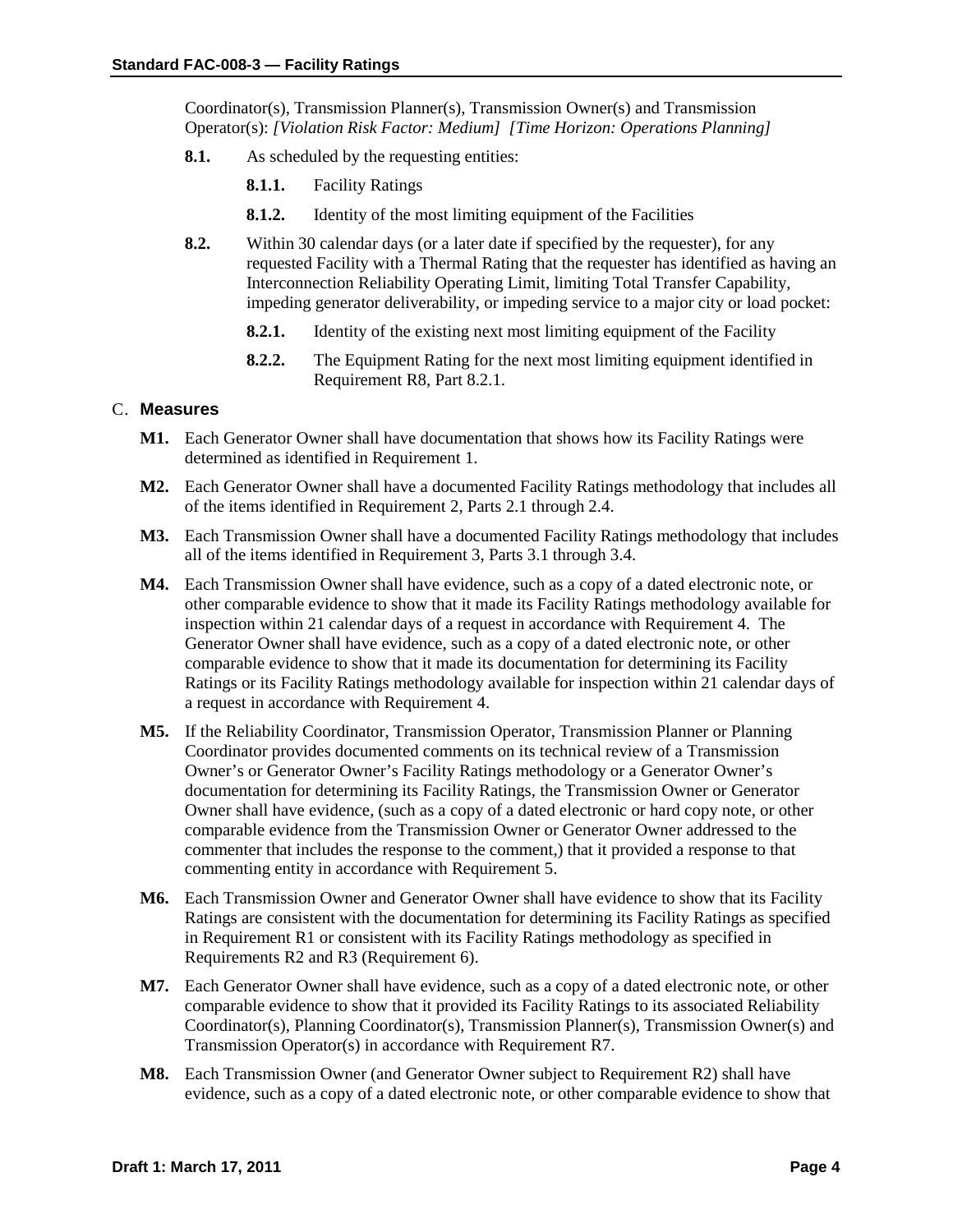it provided its Facility Ratings and identity of limiting equipment to its associated Reliability Coordinator(s), Planning Coordinator(s), Transmission Planner(s), Transmission Owner(s) and Transmission Operator(s) in accordance with Requirement R8.

### D. **Compliance**

1. Compliance Monitoring Process

## 1.1. **Compliance Enforcement Authority**

Regional Entity

#### 1.2. **Compliance Monitoring and Enforcement Processes:**

- Self-Certifications
- Spot Checking
- Compliance Audits
- Self-Reporting
- Compliance Violation Investigations
- Complaints

### 1.3. **Data Retention**

The Generator Owner shall keep its current documentation (for R1) and any modifications to the documentation that were in force since last compliance audit period for Measure M1 and Measure M6.

The Generator Owner shall keep its current, in force Facility Ratings methodology (for R2) and any modifications to the methodology that were in force since last compliance audit period for Measure M2 and Measure M6.

The Transmission Owner shall keep its current, in force Facility Ratings methodology (for R3) and any modifications to the methodology that were in force since the last compliance audit for Measure M3 and Measure M6.

The Transmission Owner and Generator Owner shall keep its current, in force Facility Ratings and any changes to those ratings for three calendar years for Measure M6.

The Generator Owner and Transmission Owner shall each keep evidence for Measure M4, and Measure M5, for three calendar years.

The Generator Owner shall keep evidence for Measure M7 for three calendar years.

The Transmission Owner (and Generator Owner that is subject to Requirement R2) shall keep evidence for Measure M8 for three calendar years.

If a Generator Owner or Transmission Owner is found non-compliant, it shall keep information related to the non-compliance until found compliant.

The Compliance Enforcement Authority shall keep the last audit and all subsequent compliance records.

#### 1.4. **Additional Compliance Information**

None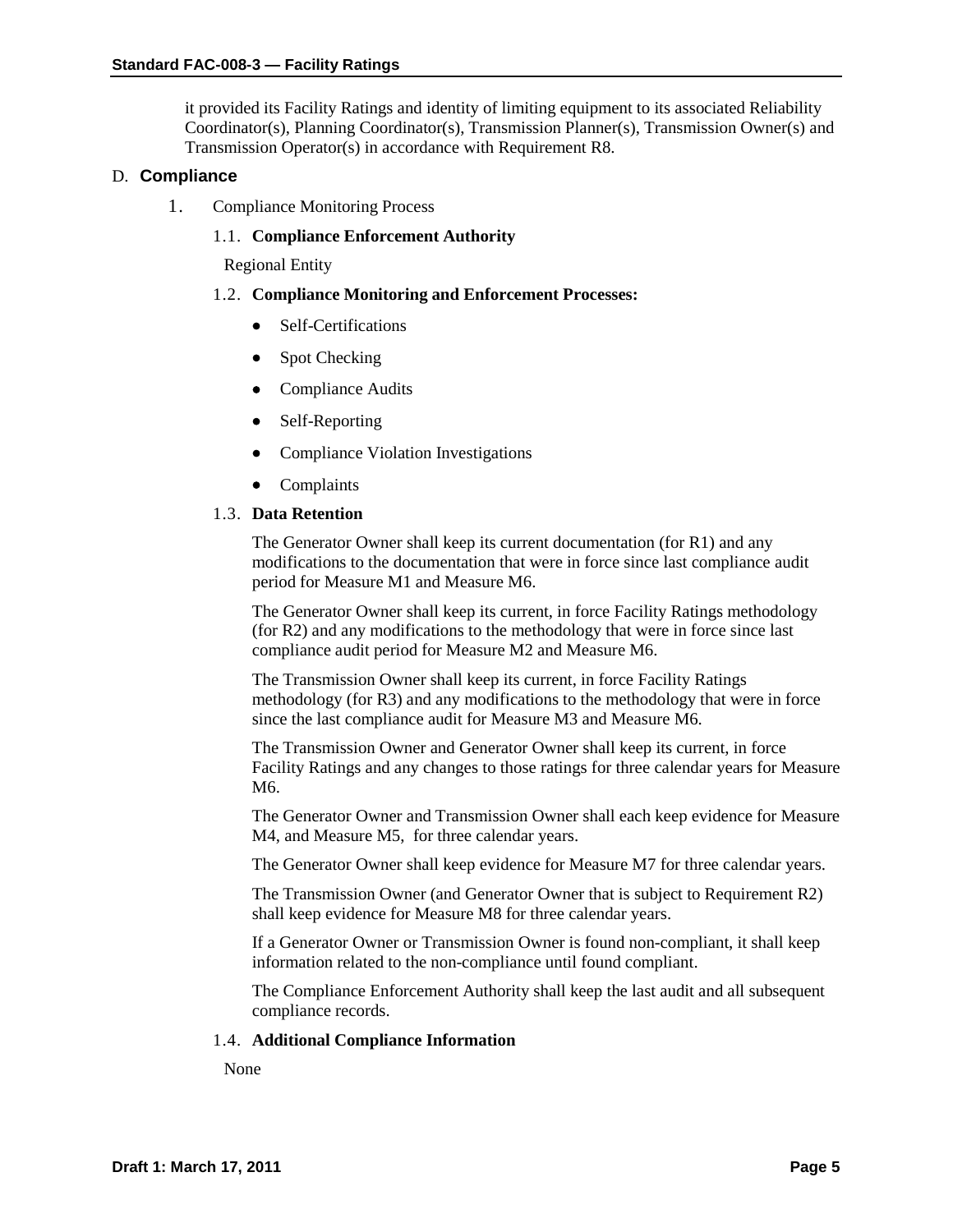# **Violation Severity Levels**

| R#             | <b>Lower VSL</b>                                                                                                                                                                                                                             | <b>Moderate VSL</b>                                                                                                                                                                                  | <b>High VSL</b>                                                                                                                                                                                                                                                                                                                                     | <b>Severe VSL</b>                                                                                                                                                                                                                                                                                                                                                                                                                                                 |
|----------------|----------------------------------------------------------------------------------------------------------------------------------------------------------------------------------------------------------------------------------------------|------------------------------------------------------------------------------------------------------------------------------------------------------------------------------------------------------|-----------------------------------------------------------------------------------------------------------------------------------------------------------------------------------------------------------------------------------------------------------------------------------------------------------------------------------------------------|-------------------------------------------------------------------------------------------------------------------------------------------------------------------------------------------------------------------------------------------------------------------------------------------------------------------------------------------------------------------------------------------------------------------------------------------------------------------|
| R1             | N/A                                                                                                                                                                                                                                          | The Generator Owner's<br>$\bullet$<br><b>Facility Rating documentation</b><br>did not address Requirement<br>R1, Part 1.1.                                                                           | The Generator Owner's Facility<br>Rating documentation did not<br>address Requirement R1, Part 1.2.                                                                                                                                                                                                                                                 | The Generator Owner failed to<br>provide documentation for<br>determining its Facility Ratings.                                                                                                                                                                                                                                                                                                                                                                   |
| R2             | The Generator Owner failed to<br>include in its Facility Rating<br>methodology one of the following<br>Parts of Requirement R2:<br>2.1.<br>$\bullet$<br>2.2.1<br>$\bullet$<br>2.2.2<br>$\bullet$<br>2.2.3<br>$\bullet$<br>2.2.4<br>$\bullet$ | The Generator Owner failed to<br>include in its Facility Rating<br>methodology two of the following<br>Parts of Requirement R2:<br>2.1<br>$\bullet$<br>2.2.1<br>$\bullet$<br>2.2.2<br>2.2.3<br>2.2.4 | The Generator Owner's Facility<br>Rating methodology did not<br>address all the components of<br>Requirement R2, Part 2.4.<br><b>OR</b><br>The Generator Owner failed to<br>include in its Facility Rating<br>Methodology, three of the<br>following Parts of Requirement R2:<br>2.1.<br>$\bullet$<br>2.2.1<br>$\bullet$<br>2.2.2<br>2.2.3<br>2.2.4 | The Generator Owner's Facility<br>Rating methodology failed to<br>recognize a facility's rating based<br>on the most limiting component<br>rating as required in Requirement<br>R <sub>2</sub> , Part 2.3<br><b>OR</b><br>The Generator Owner failed to<br>include in its Facility Rating<br>Methodology four or more of the<br>following Parts of Requirement R2:<br>2.1<br>$\bullet$<br>2.2.1<br>$\bullet$<br>2.2.2<br>2.2.3<br>$\bullet$<br>2.2.4<br>$\bullet$ |
| R <sub>3</sub> | The Transmission Owner failed to<br>include in its Facility Rating<br>methodology one of the following<br>Parts of Requirement R3:<br>3.1<br>$\bullet$<br>3.2.1<br>$\bullet$                                                                 | The Transmission Owner failed to<br>include in its Facility Rating<br>methodology two of the following<br>Parts of Requirement R3:<br>3.1<br>$\bullet$<br>3.2.1                                      | The Transmission Owner's Facility<br>Rating methodology did not<br>address either of the following<br>Parts of Requirement R3:<br>3.4.1<br>3.4.2                                                                                                                                                                                                    | The Transmission Owner's Facility<br>Rating methodology failed to<br>recognize a Facility's rating based<br>on the most limiting component<br>rating as required in Requirement<br>R3, Part 3.3<br><b>OR</b>                                                                                                                                                                                                                                                      |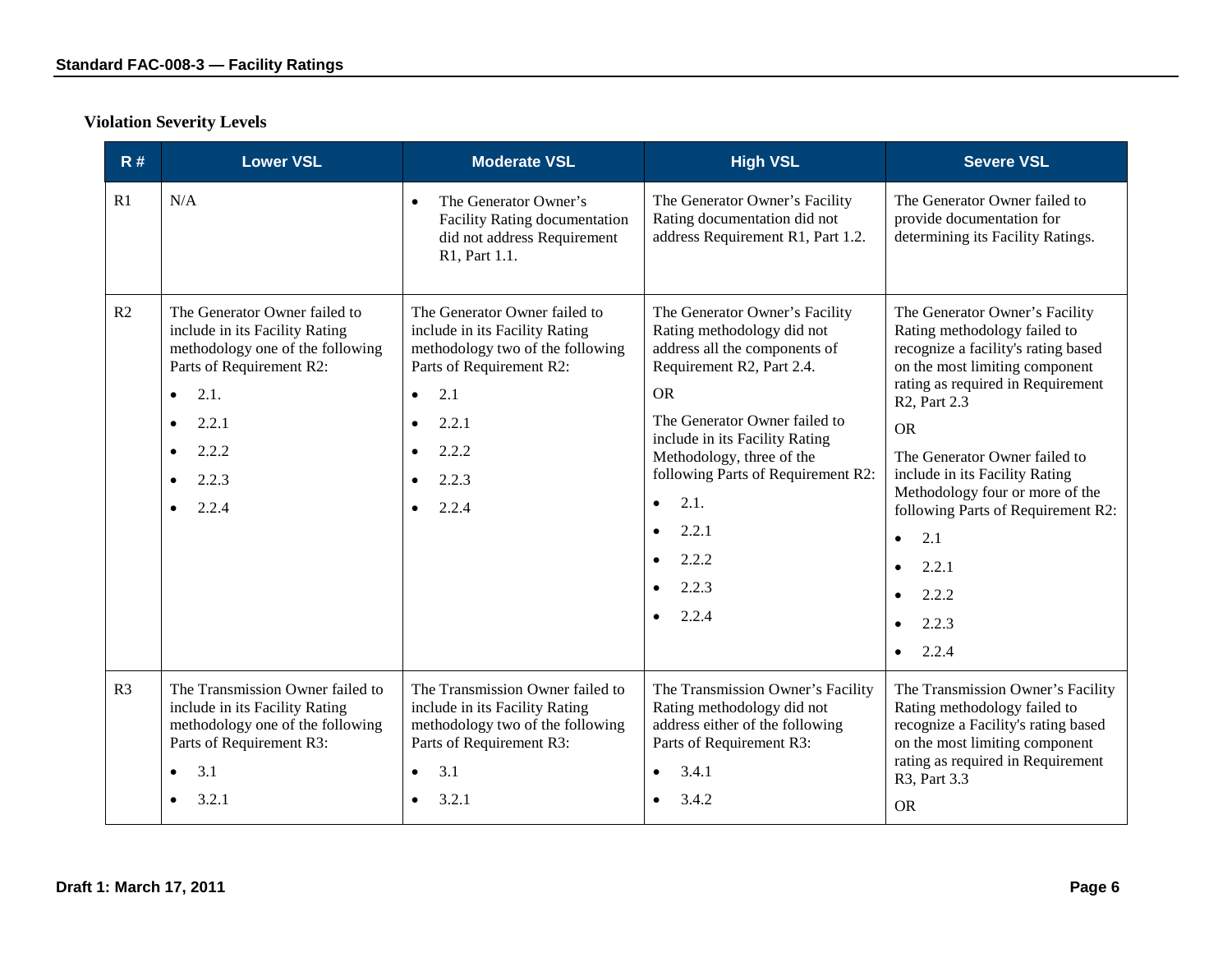| R#             | <b>Lower VSL</b>                                                                                                                                                                                                             | <b>Moderate VSL</b>                                                                                                                                                                                                                                                              | <b>High VSL</b>                                                                                                                                                                                                                   | <b>Severe VSL</b>                                                                                                                                                                              |
|----------------|------------------------------------------------------------------------------------------------------------------------------------------------------------------------------------------------------------------------------|----------------------------------------------------------------------------------------------------------------------------------------------------------------------------------------------------------------------------------------------------------------------------------|-----------------------------------------------------------------------------------------------------------------------------------------------------------------------------------------------------------------------------------|------------------------------------------------------------------------------------------------------------------------------------------------------------------------------------------------|
|                | 3.2.2<br>$\bullet$<br>3.2.3<br>$\bullet$<br>3.2.4                                                                                                                                                                            | 3.2.2<br>$\bullet$<br>3.2.3<br>3.2.4                                                                                                                                                                                                                                             | <b>OR</b><br>The Transmission Owner failed to<br>include in its Facility Rating<br>methodology three of the following<br>Parts of Requirement R3:<br>3.1<br>$\bullet$<br>3.2.1<br>$\bullet$                                       | The Transmission Owner failed to<br>include in its Facility Rating<br>methodology four or more of the<br>following Parts of Requirement R3:<br>3.1<br>$\bullet$<br>3.2.1<br>$\bullet$<br>3.2.2 |
|                |                                                                                                                                                                                                                              |                                                                                                                                                                                                                                                                                  | 3.2.2<br>$\bullet$                                                                                                                                                                                                                | 3.2.3                                                                                                                                                                                          |
|                |                                                                                                                                                                                                                              |                                                                                                                                                                                                                                                                                  | 3.2.3<br>$\bullet$<br>3.2.4<br>$\bullet$                                                                                                                                                                                          | 3.2.4                                                                                                                                                                                          |
| R <sub>4</sub> | The responsible entity made its<br>Facility Ratings methodology or<br><b>Facility Ratings documentation</b><br>available within more than 21<br>calendar days but less than or equal<br>to 31 calendar days after a request. | The responsible entity made its<br>Facility Ratings methodology or<br><b>Facility Ratings documentation</b><br>available within more than 31<br>calendar days but less than or equal<br>to 41 calendar days after a request.                                                     | The responsible entity made its<br>Facility Rating methodology or<br><b>Facility Ratings documentation</b><br>available within more than 41<br>calendar days but less than or equal<br>to 51 calendar days after a request.       | The responsible entity failed to<br>make its Facility Ratings<br>methodology or Facility Ratings<br>documentation available in more<br>than 51 calendar days after a<br>request. $(R3)$        |
| R <sub>5</sub> | The responsible entity provided a<br>response in more than 45 calendar<br>days but less than or equal to 60<br>calendar days after a request. (R5)                                                                           | The responsible entity provided a<br>response in more than 60 calendar<br>days but less than or equal to 70<br>calendar days after a request.<br><b>OR</b>                                                                                                                       | The responsible entity provided a<br>response in more than 70 calendar<br>days but less than or equal to 80<br>calendar days after a request.<br><b>OR</b>                                                                        | The responsible entity failed to<br>provide a response as required in<br>more than 80 calendar days after<br>the comments were received. (R5)                                                  |
|                |                                                                                                                                                                                                                              | The responsible entity provided a<br>response within 45 calendar days,<br>and the response indicated that a<br>change will not be made to the<br>Facility Ratings methodology or<br>Facility Ratings documentation but<br>did not indicate why no change will<br>be made. $(R5)$ | The responsible entity provided a<br>response within 45 calendar days,<br>but the response did not indicate<br>whether a change will be made to<br>the Facility Ratings methodology or<br>Facility Ratings documentation.<br>(R5) |                                                                                                                                                                                                |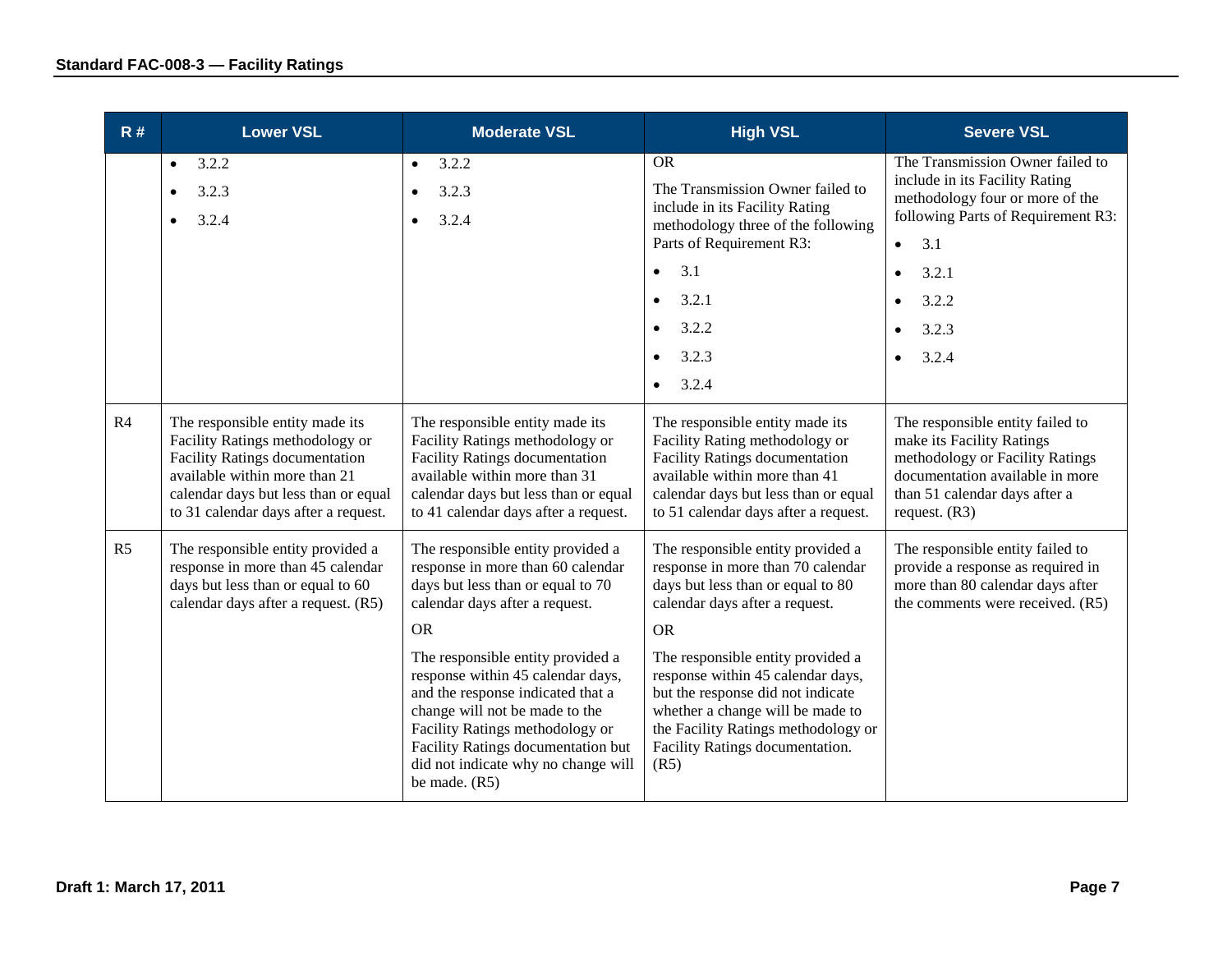| R#             | <b>Lower VSL</b>                                                                                                                                                                                                                                                                                                                                                                                                                                               | <b>Moderate VSL</b>                                                                                                                                                                                                                                                                                                                                                                                                                   | <b>High VSL</b>                                                                                                                                                                                                                                                                                                                                                                                                                       | <b>Severe VSL</b>                                                                                                                                                                                                                                                                                                                                                                                                                                                             |
|----------------|----------------------------------------------------------------------------------------------------------------------------------------------------------------------------------------------------------------------------------------------------------------------------------------------------------------------------------------------------------------------------------------------------------------------------------------------------------------|---------------------------------------------------------------------------------------------------------------------------------------------------------------------------------------------------------------------------------------------------------------------------------------------------------------------------------------------------------------------------------------------------------------------------------------|---------------------------------------------------------------------------------------------------------------------------------------------------------------------------------------------------------------------------------------------------------------------------------------------------------------------------------------------------------------------------------------------------------------------------------------|-------------------------------------------------------------------------------------------------------------------------------------------------------------------------------------------------------------------------------------------------------------------------------------------------------------------------------------------------------------------------------------------------------------------------------------------------------------------------------|
| R <sub>6</sub> | The responsible entity failed to<br>establish Facility Ratings consistent<br>with the associated Facility Ratings<br>methodology or documentation for<br>determining the Facility Ratings for<br>5% or less of its solely owned and<br>jointly owned Facilities. (R6)                                                                                                                                                                                          | The responsible entity failed to<br>establish Facility Ratings consistent<br>with the associated Facility Ratings<br>methodology or documentation for<br>determining the Facility Ratings for<br>more than 5% or more, but less<br>than up to (and including) 10% of<br>its solely owned and jointly owned<br>Facilities. (R6)                                                                                                        | The responsible entity failed to<br>establish Facility Ratings consistent<br>with the associated Facility Ratings<br>methodology or documentation for<br>determining the Facility Ratings for<br>more than 10% up to (and<br>including) 15% of its solely owned<br>and jointly owned Facilities. (R6)                                                                                                                                 | The responsible entity failed to<br>establish Facility Ratings consistent<br>with the associated Facility Ratings<br>methodology or documentation for<br>determining the Facility Ratings for<br>more than 15% of its solely owned<br>and jointly owned Facilities. (R6)                                                                                                                                                                                                      |
| R7             | The Generator Owner provided its<br>Facility Ratings to all of the<br>requesting entities but missed<br>meeting the schedules by up to 15<br>calendar days.                                                                                                                                                                                                                                                                                                    | The Generator Owner provided its<br>Facility Ratings to all of the<br>requesting entities but missed<br>meeting the schedules by more than<br>15 calendar days but less than or<br>equal to 25 calendar days.                                                                                                                                                                                                                         | The Generator Owner provided its<br>Facility Ratings to all of the<br>requesting entities but missed<br>meeting the schedules by more than<br>25 calendar days but less than or<br>equal to 35 calendar days.                                                                                                                                                                                                                         | The Generator Owner provided its<br>Facility Ratings to all of the<br>requesting entities but missed<br>meeting the schedules by more than<br>35 calendar days.<br><b>OR</b><br>The Generator Owner failed to<br>provide its Facility Ratings to the<br>requesting entities.                                                                                                                                                                                                  |
| R8             | The responsible entity provided its<br>Facility Ratings to all of the<br>requesting entities but missed<br>meeting the schedules by up to 15<br>calendar days. (R8, Part 8.1)<br><b>OR</b><br>The responsible entity provided less<br>than 100%, but not less than 95%<br>of the required Rating information<br>to all of the requesting entities. (R8,<br>Part 8.1)<br><b>OR</b><br>The responsible entity provided the<br>required Rating information to the | The responsible entity provided its<br>Facility Ratings to all of the<br>requesting entities but missed<br>meeting the schedules by more than<br>15 calendar days but less than or<br>equal to 25 calendar days. (R8, Part<br>8.1)<br><b>OR</b><br>The responsible entity provided less<br>than 95%, but not less than 90% of<br>the required Rating information to<br>all of the requesting entities. (R8,<br>Part 8.1)<br><b>OR</b> | The responsible entity provided its<br>Facility Ratings to all of the<br>requesting entities but missed<br>meeting the schedules by more than<br>25 calendar days but less than or<br>equal to 35 calendar days. (R8, Part<br>8.1)<br><b>OR</b><br>The responsible entity provided less<br>than 90%, but not less than 85% of<br>the required Rating information to<br>all of the requesting entities. (R8,<br>Part 8.1)<br><b>OR</b> | The responsible entity provided its<br>Facility Ratings to all of the<br>requesting entities but missed<br>meeting the schedules by more than<br>35 calendar days. (R8, Part 8.1)<br><b>OR</b><br>The responsible entity provided less<br>than 85% of the required Rating<br>information to all of the requesting<br>entities. (R8, Part 8.1)<br><b>OR</b><br>The responsible entity provided the<br>required Rating information to the<br>requesting entity, but did so more |